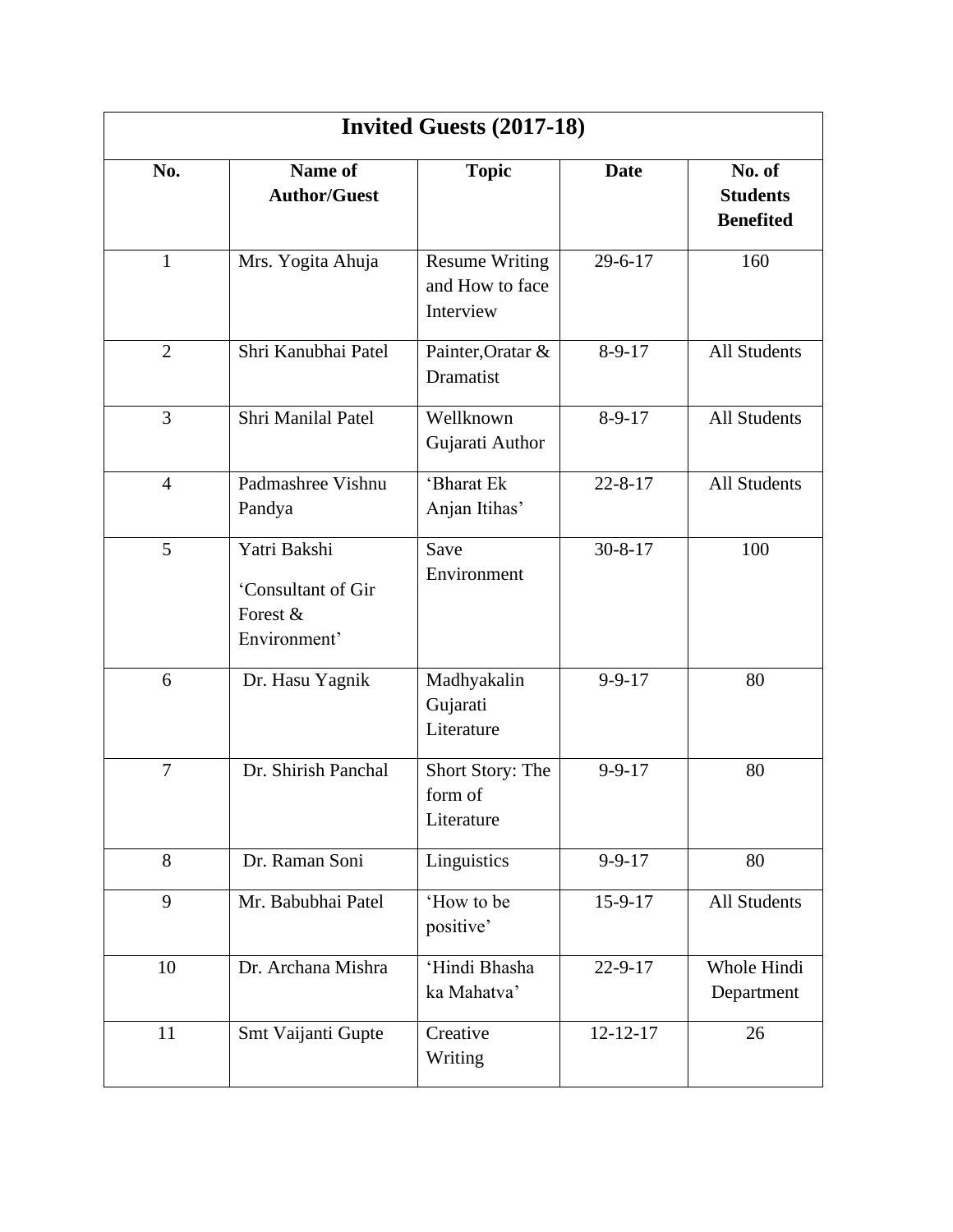| 12 | C.A. Mr. Sureshbhai             | Financial                       | $23 - 12 - 17$ | 130             |
|----|---------------------------------|---------------------------------|----------------|-----------------|
|    | Shah & C.A. Sunny               | Planning for                    |                |                 |
|    | Shah                            | Youngsters                      |                |                 |
|    |                                 |                                 |                |                 |
| 13 | Omkar<br>Ganjkhane,             | TCS,                            | 7-2-18 to 1-3- | 55              |
|    | (H.R.                           | Recruitment                     | 18             |                 |
|    | Affirmative                     | Training                        |                |                 |
|    | <b>Action Gujarat</b>           | Programme                       |                |                 |
|    | & C.S.R.                        |                                 |                |                 |
|    | Khushnum                        |                                 |                |                 |
|    | Dastur, (H.R.<br>Recruiter, Job |                                 |                |                 |
|    | Trainer)                        |                                 |                |                 |
|    | Juhi Madam                      |                                 |                |                 |
|    | (TCS, Team                      |                                 |                |                 |
|    | Leader)                         |                                 |                |                 |
| 14 | Mr. O.P. Sharma, Ex-            | 'Know Your                      | $20-1-18$ to   | 72              |
|    | Crime Branch, Class -           | Administrative'                 |                |                 |
|    | I, Govt.                        |                                 | $8 - 2 - 18$   |                 |
|    |                                 |                                 |                |                 |
| 15 | J.C. Patel                      | 'Society, Social<br>Service and | $29 - 1 - 18$  | 127             |
|    |                                 | Social                          |                |                 |
|    |                                 | Structure'                      |                |                 |
|    |                                 |                                 |                |                 |
| 16 | Prof. Dr. Gurudatta             | 'How to Prepare                 | $15 - 2 - 18$  | All Students of |
|    | Japee                           | for NET, JRF'                   |                | M.Com.          |
| 17 | Mrs. Nisha Shah                 | 'Basic                          | $21 - 2 - 18$  | 194             |
|    |                                 | Personality',                   |                |                 |
|    | NCCCSD,                         | Types & Trades                  |                |                 |
|    | Ahmedabad                       |                                 |                |                 |
| 18 | Dr. Preeti Tiwari               | 'What is Image?                 | $21 - 2 - 18$  | 194             |
|    |                                 | What is                         |                |                 |
|    | Trainer & Counsellor            | Personality'                    |                |                 |
| 19 | Dr. Iti Shukla                  | 'Build Your                     | 22-2-18 $&$    | 194             |
|    |                                 | Image'                          |                |                 |
|    |                                 |                                 | $23 - 2 - 18$  |                 |
| 20 | Prof. Dr. Abrar Ali             | 'Crisis                         | 22-2-18 $\&$   | 194             |
|    |                                 | Management &                    |                |                 |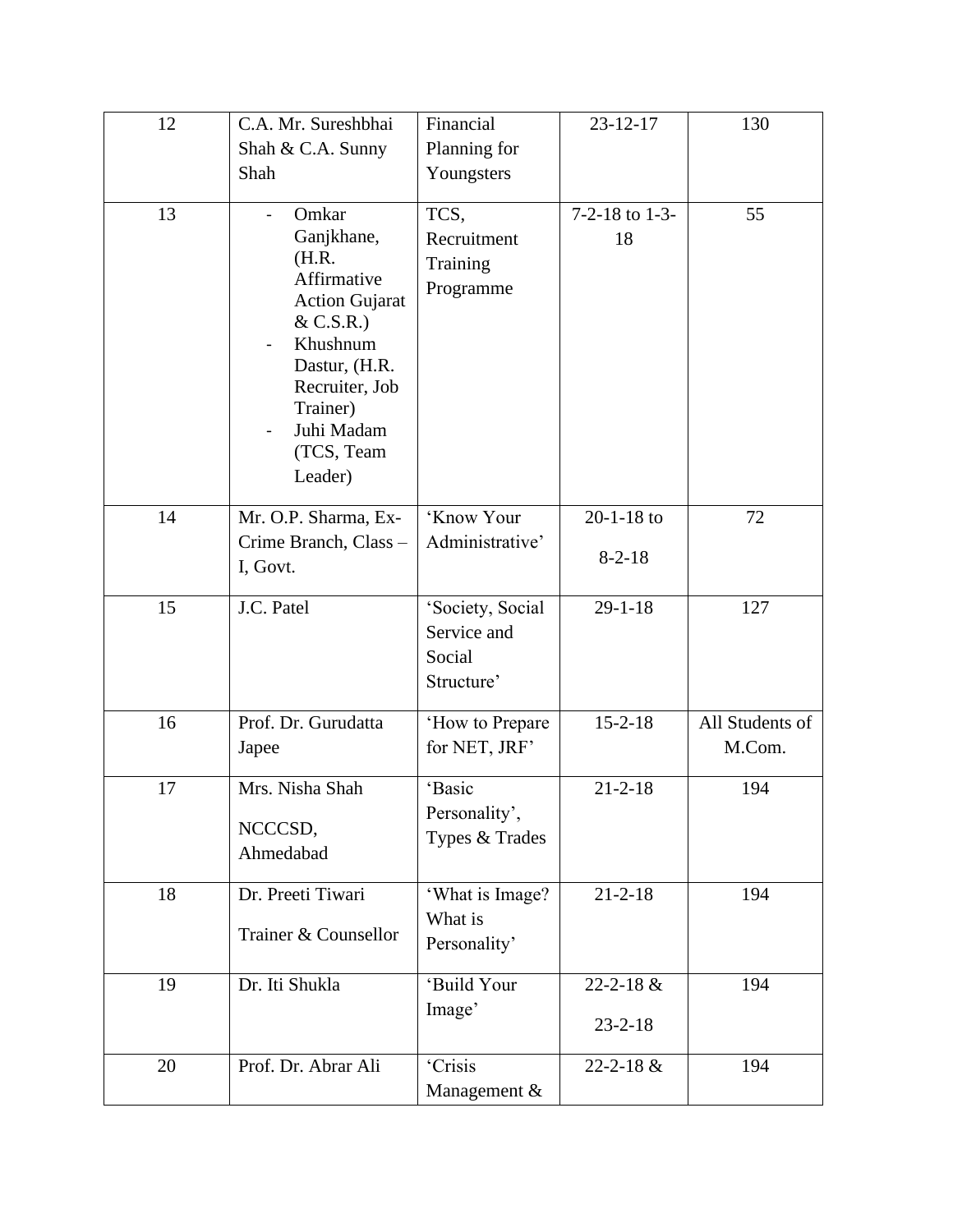|    | Saiyad<br>Ahmedabad<br>University                                                          | Time<br>Management'                                | $23 - 2 - 18$            |                     |
|----|--------------------------------------------------------------------------------------------|----------------------------------------------------|--------------------------|---------------------|
| 21 | Prin. Dr. Sangeeta<br>Ghate<br>Principal,<br>Umiya Arts &<br>Commerce College for<br>Girls | 'Matching Your<br>Career with<br>Personality'      | $23 - 2 - 18$            | 194                 |
| 22 | Dr. Chandra Mauli<br>Pathak<br>Freelance                                                   | 'Change Your<br>Life'                              | $26 - 2 - 18$            | 194                 |
| 23 | M/s Nisha Shah                                                                             | 'How to Build<br>Your Image'                       | $27 - 2 - 18$            | 194                 |
| 24 | Dr. Manda Parikh<br>Director, RUDMI                                                        | 'Change Your<br>Image: Change<br>Your Life'        | $27 - 2 - 18$            | 194                 |
| 25 | -Dr. Parul Kothadwala                                                                      | <b>Skill</b><br>Employability                      | $6 - 2 - 18$             | 50                  |
| 26 | Dr. Sitanshu<br>Yashashchandra                                                             | Gujarati Drama                                     | $6 - 2 - 18$             | 12                  |
| 27 | Dr. Satish Vyas                                                                            | One Act Play                                       | $6 - 2 - 18$             | 12                  |
| 28 | Bharatbhai Patel                                                                           | 'Usage of<br>Grammer'                              | 27-2-18 to 6-<br>$3 - 8$ | 170                 |
| 29 | Sharda Raman &<br>Madhuri Mishra                                                           | 'Multi<br>Linguistic-<br>Scholarship<br>Awareness' | $8 - 3 - 18$             | 225                 |
| 30 | Ms. Madhu Singh                                                                            | 'Gender<br>Sensitizing &<br>Gender                 | $8 - 3 - 18$             | <b>All Students</b> |